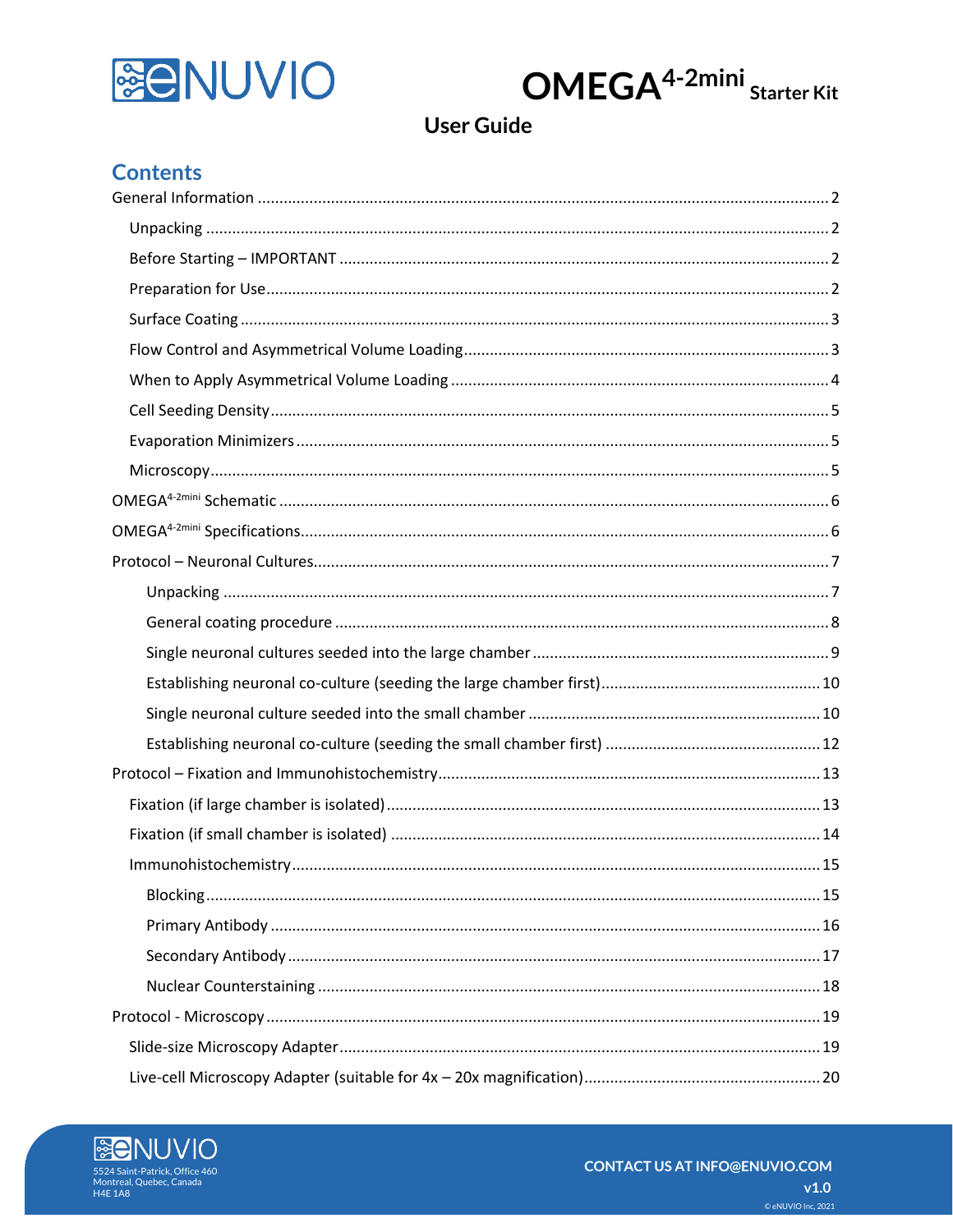## <span id="page-1-0"></span>**General Information**

## <span id="page-1-1"></span>**Unpacking**

Thank you for purchasing eNUVIO's OMEGA<sup>4-2mini</sup> devices. All the items contained within the shipping vial have been carefully packaged under sterile conditions. To maintain sterility, it is recommended to unpack the contents of the shipping vial in an aseptic environment (e.g. in a biological safety cabinet). The shipping vial (and label) is completely autoclavable and can be repurposed (it is also recyclable).

The OMEGA<sup>4-2mini</sup> starter kit contains:

- $4 \times$  OMEGA<sup>4-2mini</sup> devices (individually packaged)
- 4 x circular cell culture evaporation minimizers (reusable)
- 4 x 35 mm round culture dishes
- 1 x microscope stage adapter (reusable)

OMEGA<sup>4-2mini</sup> devices are packaged in sterile filtered (0.1 micron) phosphate buffered saline (PBS; without divalents) solution and are ready to use in cell culture. Each device is packaged sterile and are bonded to a 22 mm round #1.5 thickness glass coverslip.

### <span id="page-1-2"></span>Before Starting – IMPORTANT

Each device is double bagged to prevent loss of sterility during shipment. The inner-most bag containing the device is liquid filled, and this is placed in a sealed and sterile second bag. If devices have been handled roughly during shipping such that the inner bag may have been compromised, the sterile shipping PBS may leak and be trapped in the outer sealed bag. **Leaks of this kind will not affect the sterility or functionality of the device provided that (1) the outer bag has not been compromised, and (2) the device microchannels remain wet.**

Owing to its thinness, the glass coverslip that has been bonded to each device is fragile and must be handled with care. We take great care in packaging each device for shipment, however if the product is mishandled or handled roughly during shipment, the glass bottom may arrive cracked or broken. Cracks in the glass can easily be seen through the individual device plastic packaging, and therefore we strongly recommend that each device be inspected carefully **prior to opening the device's individual plastic packaging**. If any cracks within the glass coverslip are noticed, please send a photo of the damaged device in its unopened plastic sleeve including your order number to info@enuvio.com. We will be happy to quickly send you a replacement device. **Please note that we cannot provide replacements for broken devices if they have already been removed from their individual plastic packaging.**

### <span id="page-1-3"></span>Preparation for Use

It is recommended to prepare all reagents and tools required to carry out the protocol in its entirety prior to opening and removing the device from its sealed packaging. It is crucial to prevent the microchannels from drying as this will cause the microchannels to lose their hydrophilic property (potentially within minutes). If the microchannels do dry, the device can be rejuvenated. This process involves thoroughly rinsing the device with deionized water, allowing it to dry completely, then oxidizing and sterilizing the device using a plasma or UV/ozone cleaner.

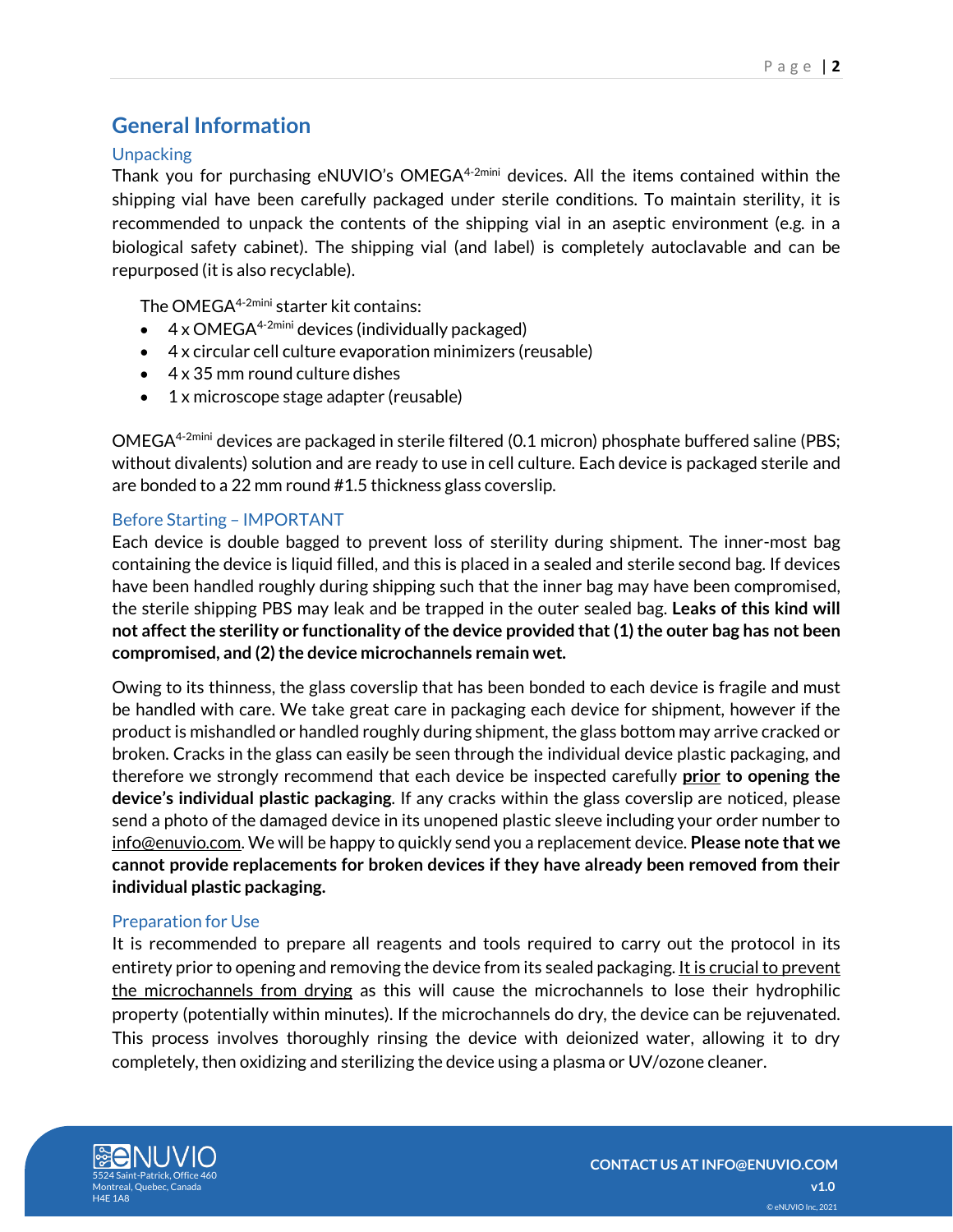$OMEGA<sup>4-2min</sup>$  devices are compatible with a variety of common downstream experimental procedures including:

- a) Fixation and immunohistochemistry
- b) Brightfield and fluorescence microscopy\* (e.g. widefield, confocal, TIRF, etc...)
- c) Calcium imaging<sup>\*</sup>
- d) RNA/Protein extraction and analysis (e.g. Western blotting)
- e) Patch-clamp electrophysiology

## <span id="page-2-0"></span>Surface Coating

The OMEGA<sup>4-2mini</sup> devices are bonded to uncoated borosilicate glass. If required, steps should be taken to render the surface suitable for culturing the desired cell type. The type of coating and protocol for coating should be selected and optimized for each culture/cell type that is being plated on the device. Examples of common surface coating/modifying reagents include (not a complete list): poly-D/L-lysine, poly-D/L-ornithine, laminin, fibronectin and collagen.

## <span id="page-2-1"></span>Flow Control and Asymmetrical Volume Loading

The OMEGA<sup>4-2mini</sup> device has 2 pairs of interconnected chambers, where each pair of chambers is joined via a series of microfluidic channels. The direction of the flow of fluid across these high resistance microchannels can be controlled by adjusting the relative level of fluid in each of the chambers. It is the chamber fluid **level** that provides the force required to drive flow across the microchannels. Although there is a direct relationship between chamber fluid level (i.e. fluid height in the chamber) and fluid volume, it is the fluid level that primarily contributes to the force that will be applied across the microchannels. Consequently, it is differences in fluid levels that will provide the force required to drive fluid to flow from a chamber with a relatively higher fluid level towards a chamber with a relatively lower fluid level.

When two adjacent chambers joined by microchannels have identical dimensions, the relationship between chamber fluid level and volume is identical for each of the chambers. Therefore, directional flow across the joining microchannels can be easily determined by directly comparing each chamber's fluid **volume** (fluid will flow towards the chamber with a lower volume). However, in the case where two adjacent chambers do not have identical dimensions, the relationship between fluid level and volume will not be identical for the two chambers. Given that the volumes of adjacent chambers are known, it is possible to determine the level-to-volume ratio (level/volume) between the two chambers by simply calculating the volume quotient between the two chambers, and subsequently using this ratio to adjust chamber volumes accordingly. In this way, the directionality of the flow across the microchannels can be controlled.

**The chambers in OMEGA4-2mini devices do not have identical dimensions.** The surface area of the small chamber is 0.20 cm<sup>2</sup> whereas the large chamber surface area of 0.35 cm<sup>2</sup>. Given equal depths of both chambers, a level-to-volume ratio of 1.75 should be implemented when calculating volume loading between small and large chambers. For example, loading the large chamber with 140 μL of fluid will result in a fluid level that is approximately equivalent to loading the small

may require the use of a 35 mm or slide microscope stage adapter

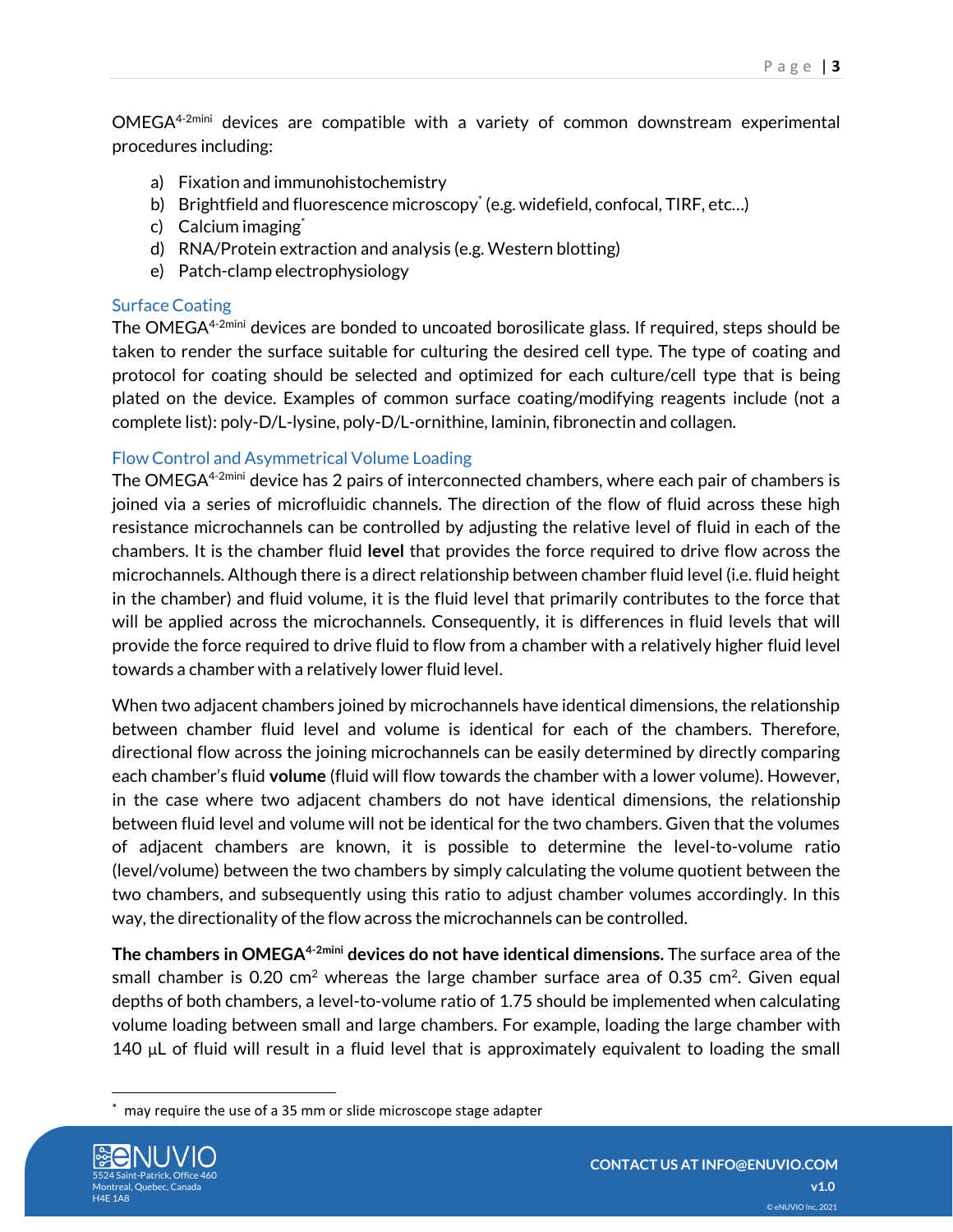chamber with 80 μL (i.e. 80 μL x 1.75 = 140 μL). Since many scientists are familiar with liquid handlers that measure volume, the protocol provided in this user manual refers exclusively to chamber fluid volumes, and not levels, for clarity and ease of use.



When adjacent chambers are loaded with different volumes of fluid for the purposes of driving a unidirectional flow across the adjoining microchannels, we refer to this as **"asymmetrical volume loading"** of the chambers. The

unidirectional flow across the microchannels created by asymmetrically volume loading can serve to fluidically isolate the chamber with a relatively higher fluid level from any adjacent chambers containing relatively lower fluid levels. The flow will persist until the fluid levels (which supply the driving forces) in each of the chambers equalizes, at which point the directionality of flow will subside. Having reached an equilibrium, a slow bidirectional mixing of fluids will now occur between chambers. The duration of controlled unidirectional flow (e.g. for chamber isolation) depends on the **extent of the difference** in fluid levels between adjacent chambers. From the testing done on OMEGA devices, the unidirectional flow across the microchannels can be maintained for 40+ hours without adjusting chamber volumes. With regular verification and adjustment of the chamber fluid volumes, the unidirectional flow can be maintained perpetually.

### <span id="page-3-0"></span>When to Apply Asymmetrical Volume Loading



Asymmetrical volume loading of chambers is particularly useful when it is desirable to fluidically isolate one chamber from its adjacent, interconnected partner. Since the flow across the microchannels will be towards the chamber with the relatively lower fluid level, the

chamber with higher relative fluid level **will not be** exposed to molecules that have been specifically added to the chamber with the lower fluid level. However, the chamber with lower fluid level **will be** exposed to molecules that have been specifically added to the chamber with the higher fluid level.

Chamber isolation can be maintained by simply maintaining the asymmetry of fluid levels between the chambers. However, care must be taken when exchanging media in each chamber to maintain the desired directionality of flow. Consequently, the order in which media is removed and replaced in each chamber needs to be considered when performing media exchanges. Media should be removed from the chamber with the lower level prior to removing the media from the chamber with the higher fluid level. Subsequently, media should be added to the chamber with the higher fluid level prior to adding the media in the chamber with the lower fluid level.



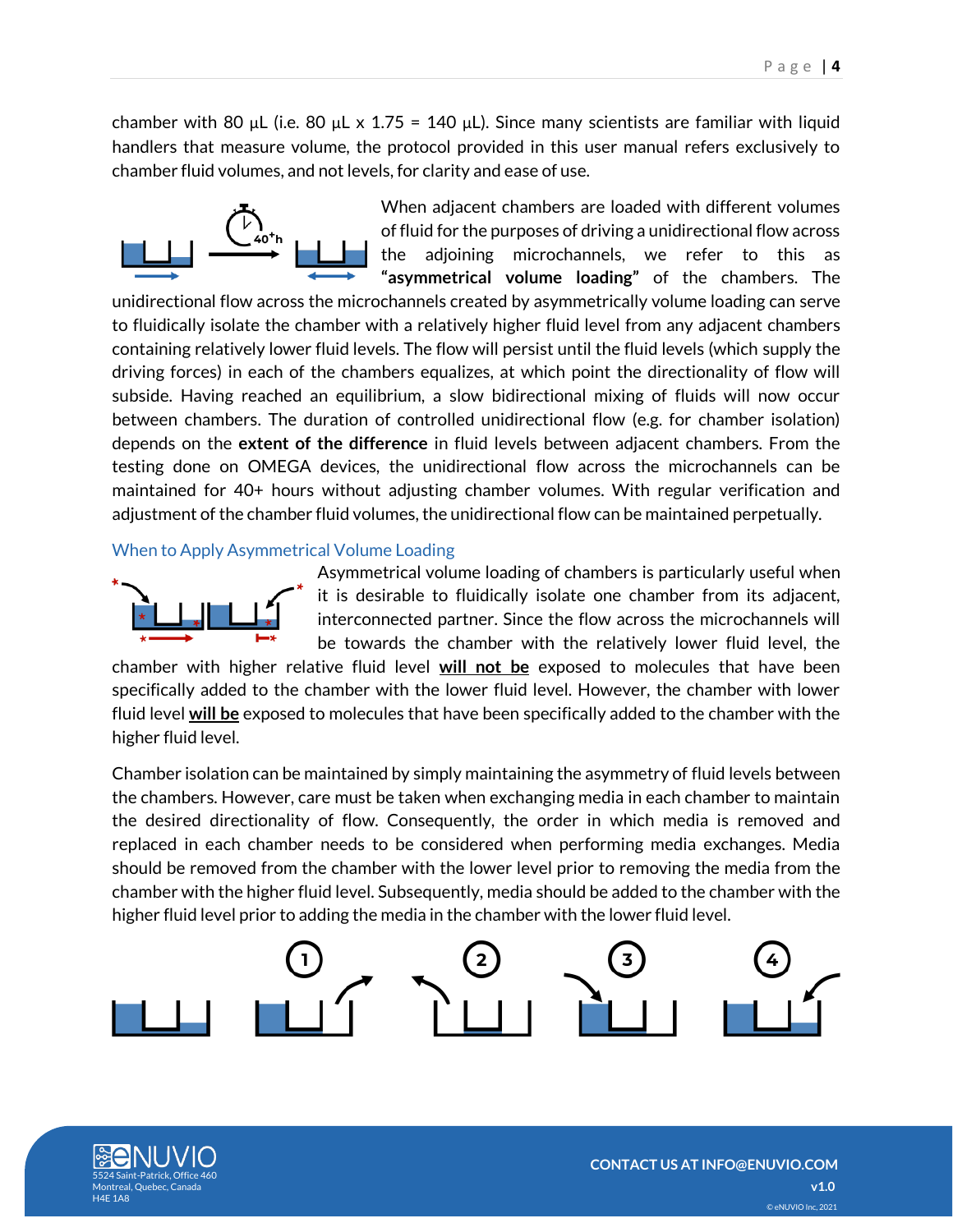In addition to chamber isolation purposes, asymmetrical volume loading of chambers is useful when it is desirable to induce a flow through the microchannels. For example, this might be the case, when coating the microchannel surfaces or chemically fixing neuronal projections located within the microchannels. Also, asymmetrical volume loading is necessary to allow antibody access to epitopes located within the microchannels when performing immunohistochemical staining procedures.

### <span id="page-4-0"></span>Cell Seeding Density

The surface area of the larger chamber of the OMEGA $^{4\text{-}2\text{min}i}$  device is ~0.35 cm $^2$  (approximately equivalent to the area of a single chamber of a standard 96-well plate), whereas the smaller adjacent chambers have a surface area of  $\sim$ 0.20 cm<sup>2</sup>. Optimal plating density will depend largely on the nature and type of culture being plated in the device. It is therefore strongly recommended to conduct a series of optimization experiments to determine the ideal cell plating density. As a good starting point, seeding ~50 000 cells in the large chamber has been shown to yield good results using iPSC-derived neural progenitor cells (NPCs). For primary cultures, seeding density seems to vary by cell type, user, and lab. Some users have reported excellent results using a seeding density of as little as 30 000 cells per large chamber, while others have had success seeding between 60 000 and 90 000 cells per large chamber.

### <span id="page-4-1"></span>Evaporation Minimizers

The osmotic pressure, pH and nutrient concentration of the culture media is critical for maintaining a healthy culture. This can be particularly problematic when having to maintain cultures for longer periods of time (weeks or months). Due to their size and the way these devices are generally used, the small chambers are particularly prone to evaporation. **This is a common issue that results to unexplained poor culture health or complete loss of the seeded culture (often to the surprise of the user) as the media gradually concentrates over time.** For this reason, OMEGA kits come with cell culture evaporation minimizers that are filled with fluid to help reduce the evaporation rate from the OMEGA device chambers. These blue polydimethylsiloxane (PDMS) rings come packaged sterile and are designed to be reused (they can be sterilized using an autoclave or steam sterilizer for reuse). The inserts can be used as-is or can be rendered hydrophilic ("wettable") using a plasma or UV/ozone cleaner to facilitate fluid filling of the track.

**IMPORTANT**: Although the culture evaporation minimizers do help to reduce evaporation rates during the incubation of cultures, they do not prevent evaporation. **Therefore, it is vital that the fluid level of each chamber of the device be verified and adjusted on a regular basis.** Verification frequency will depend on culture type, the number of times the culture is removed from the incubator, and on the environmental conditions (especially the humidity level) within the incubator. It is strongly recommended that the fluid level in both the evaporation minimizers and device chambers be verified every 2 days, exchanging culture media (e.g. 1/3 or 1/2 volume changes) and refilling them as needed.

### <span id="page-4-2"></span>**Microscopy**

Once cultures have been seeded, they can be examined over time in their culture dish using common microscopy techniques (e.g. brightfield or phase contrast). The devices can also be setup for repeat live-cell imaging sessions using fluorescence markers, and/or fixed and immunolabeled

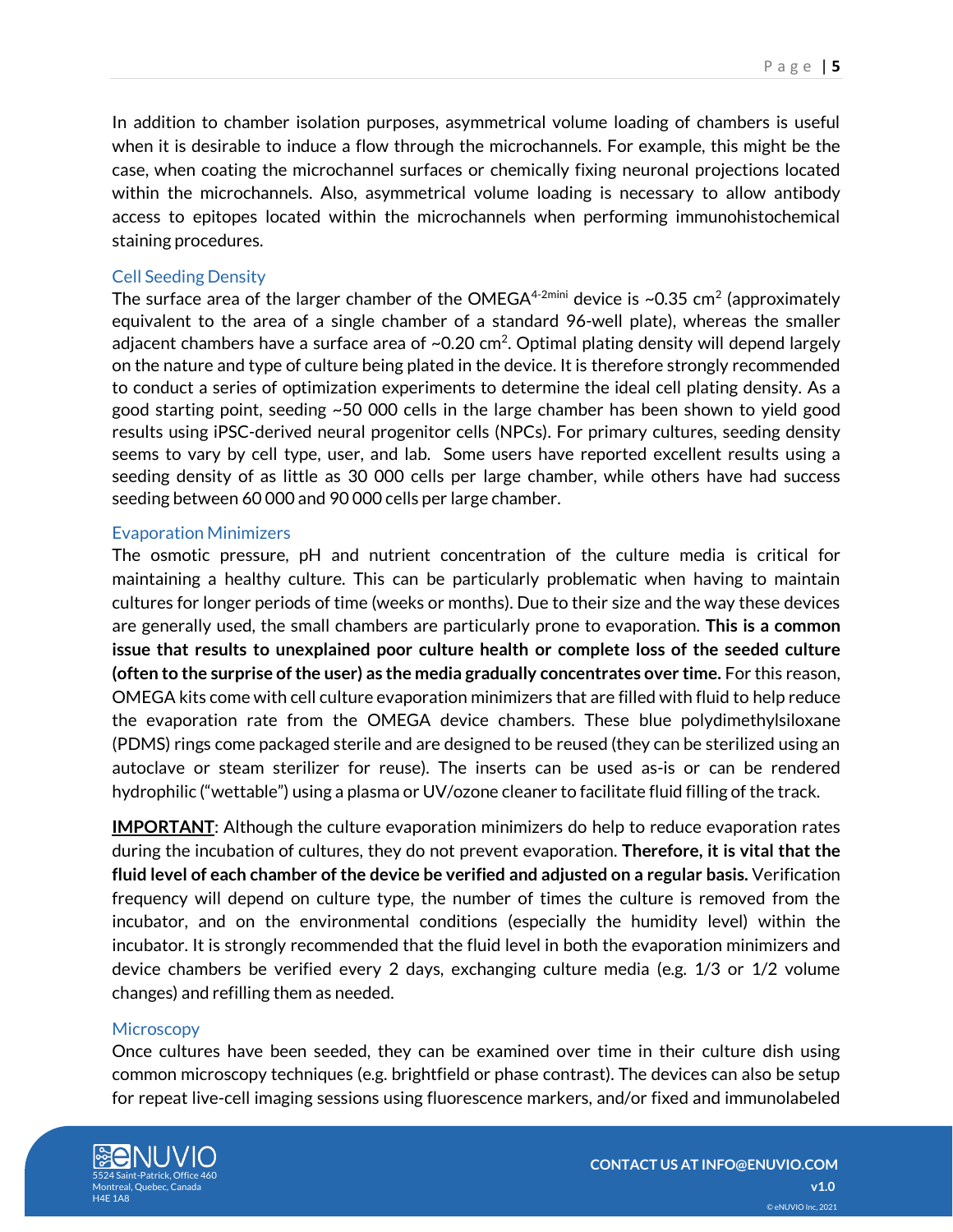with antibodies for immunohistochemical analysis. The OMEGA device is **permanently bonded** to high-transmissive #1.5 thickness (0.16 mm - 0.19 mm) glass. T**he PDMS portion of the OMEGA device cannot be separated from bottom glass coverslip.** All processing for immunochemistry (for example) can be easily performed with the device fully intact (see protocol below) and has the added benefit of protecting the delicate axonal processes from detaching from the surface during the process. OMEGA devices are easily adapted to work with most fluorescence microscope stages using available stage holders (see protocol below).



## <span id="page-5-0"></span>**OMEGA4-2mini Schematic**

<span id="page-5-1"></span>**OMEGA4-2mini Specifications**

Large chamber working volume: 40 – 150 µL Small chamber working volume: 40 – 80 µL Large chamber surface area:  $\sim$ 0.35 cm<sup>2</sup> Small chamber surface area:  $\sim$ 0.20 cm<sup>2</sup> Glass coverslip diameter: 22 mm Glass coverslip thickness: 0.16 mm - 0.19 mm (#1.5) Number of microchannels per interface: 70 Length of microchannels: ~640 µm

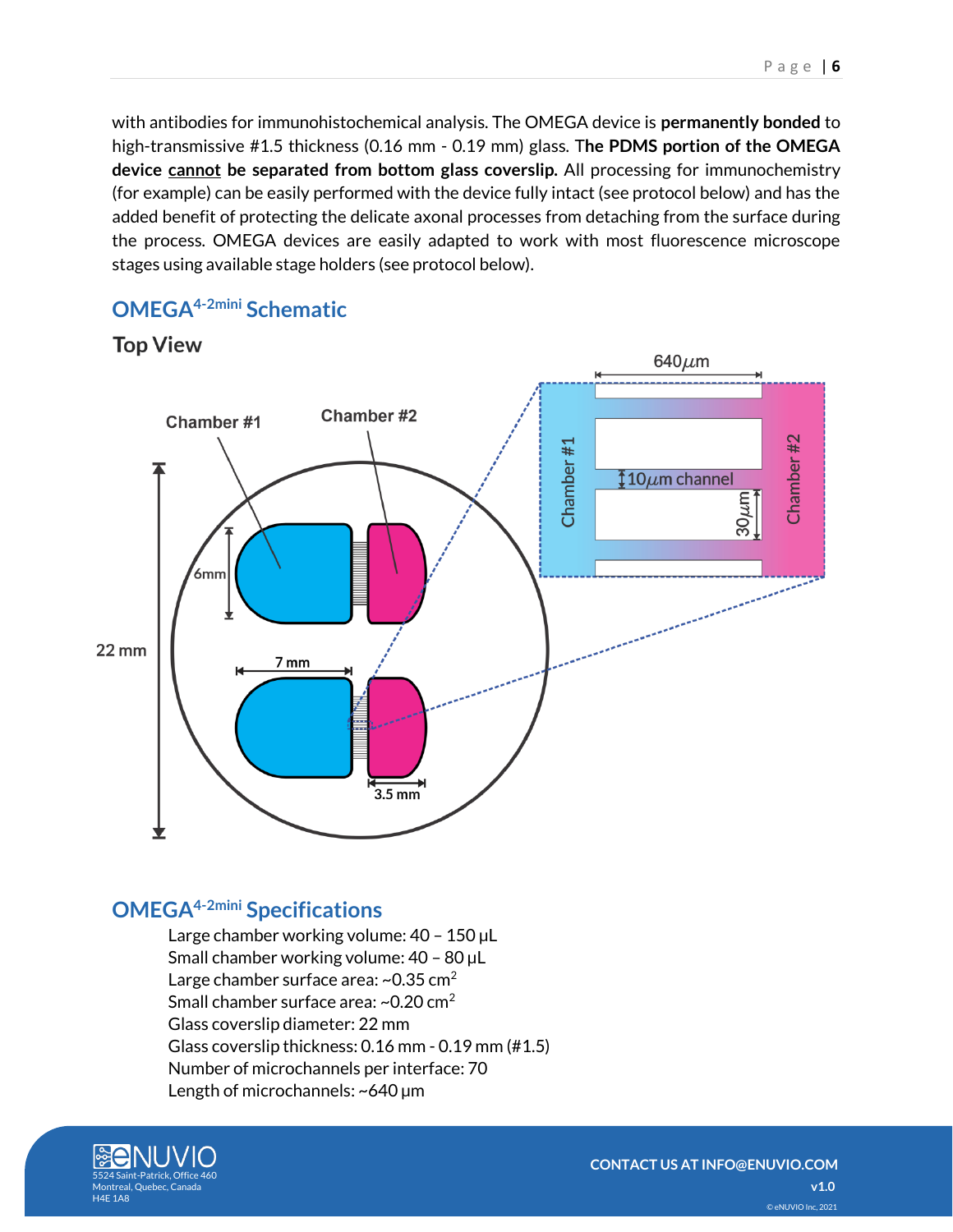## <span id="page-6-0"></span>**Protocol – Neuronal Cultures**

<span id="page-6-1"></span>**Unpacking**



- 1) Under aseptic conditions, place the blue cell culture evaporation minimizer into the bottom of the provided 35 mm culture vessel, ensuring the opening of the circular track reservoir is facing upwards.
- 
- 2) Using a sterile blade or scissors, cut open the package of the OMEGA4-2mini device. This can be performed over a collection vessel to catch PBS that will drip during device removal.
- 3) Use a sterile flat-tipped tweezers or another suitable tool to carefully remove the device from its package. Take note of the device orientation. With the chamber openings facing up, gently dab the glass bottom coverslip with a wipe to remove residual PBS. Discard the packaging and the remaining packaging PBS.
- 4) Place the device glass side down into the central opening of the blue evaporation minimizer.
- 5) Remove remaining PBS from each chamber using a vacuum apparatus or manual pipette that has been fit with a fine tip (10 µL or 200 µL pipette tips work well). **Work efficiently to minimize the time chambers stay dry since the microchannels can quickly lose their hydrophilicity.**
- 6) If steps are required to coat/prepare a glass surface for culturing cells, proceed immediately with these steps (see below). The working volume for the large chamber is between 40 - 150 µL, and between 40 – 80 µL for the small chamber. If coating microchannels, maintain an excess fluid volume (30 - 50 µL) in **only one** of the interconnected chambers (asymmetric volume loading). To help reduce evaporation from the chambers during incubation steps, add ~500 µL of sterile water or PBS to the circular track of the evaporation minimizer.



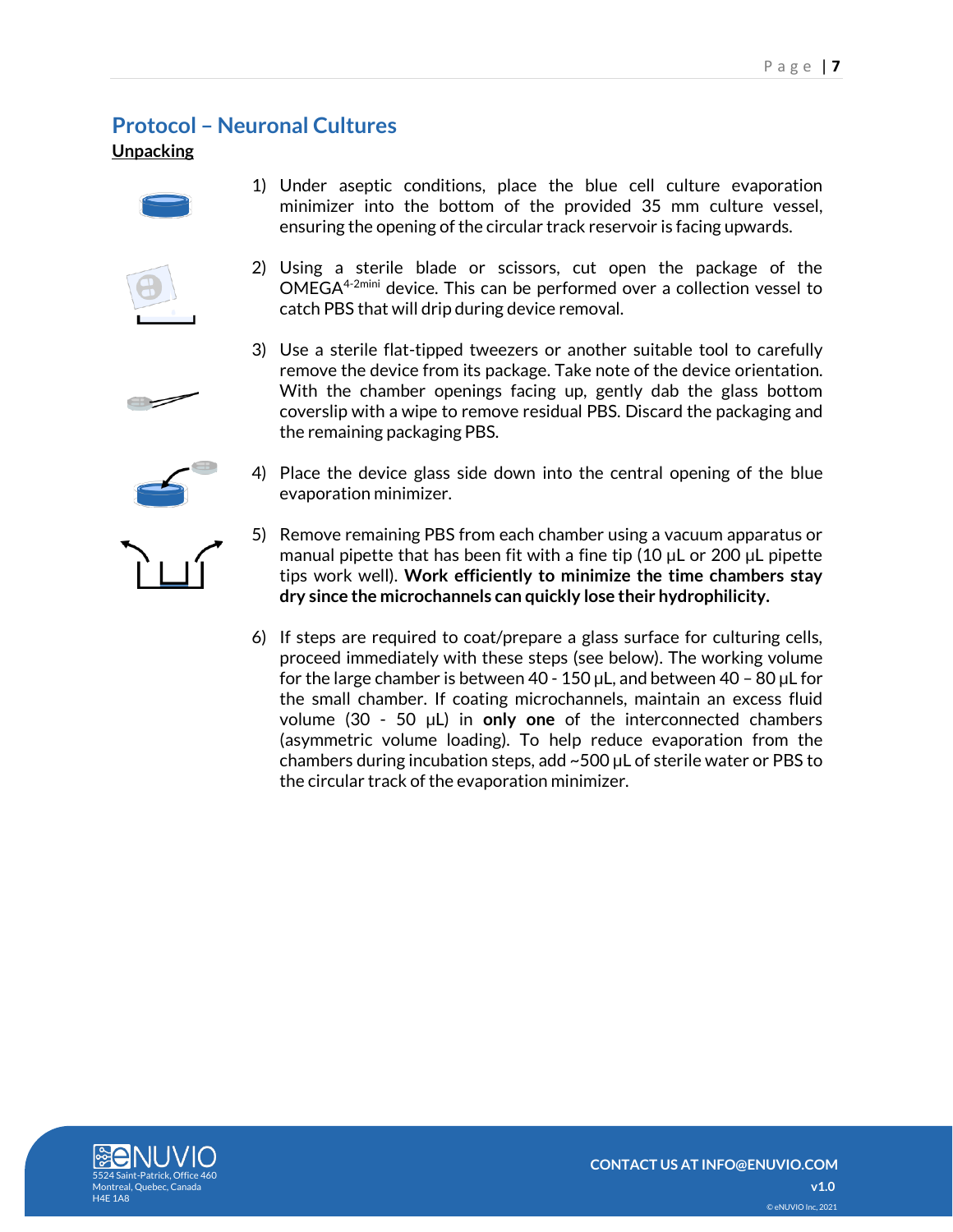## <span id="page-7-0"></span>**General coating procedure**





- 1) Add 100 µL of coating solution to the large chamber.
- 2) Add 40 µL of coating solution to the small adjacent chamber.
- 3) Place in the incubator for coating incubation period (generally 1 16 hours depending on the coating type/procedure; it is recommended to incubate the coating for at least 1 hour).



- 4) Remove coating solution. If required, the chambers can be washed with 70 - 100 µL PBS or media. **Work efficiently to minimize the time chambers stay dry since the microchannels can quickly lose their hydrophilicity.**
- 5) If a second coating is required, repeat this process with the second coating solution (**Step 1**)
- 6) Prior to seeding cells, remove all fluids from each chamber. Follow the correct protocol below for your intended experiment.

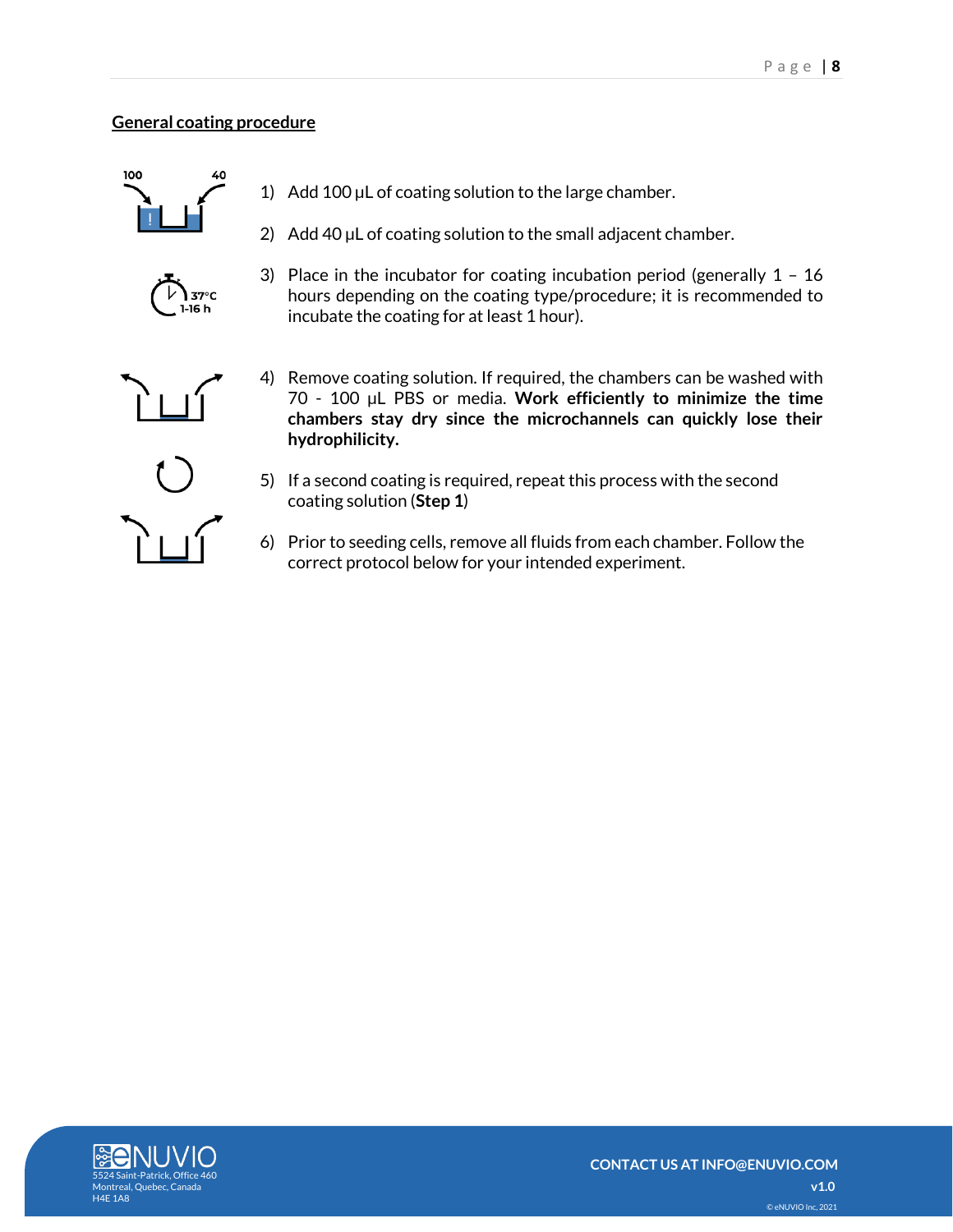## <span id="page-8-0"></span>**Single neuronal cultures seeded into the large chamber**

this into the **large chamber**.

v. Incubate the device for 1 hour.









i. Add the appropriate number of cells to  $40 \mu L$  of media, and pipette

iii. Once the cells have adhered, gently top up the **large chamber** by adding 100 µL of media (final volume 140 µL).



iv. Add 30 µL media to the **small chamber** to prevent drying.



- 
- vi. Add 20 µL of media into the **small chamber** (final volume 50 µL).
- vii. Return the device to the incubator. Monitor the fluid volumes of the culture chambers, exchanging the media as required by the culture (half- or third-volume media changes are recommended for neuronal cultures). Ensure that each chamber contains the correct volume of media to maintain the desired experimental conditions (e.g., chamber isolation). Verify and refill the fluid in the evaporation minimizers as needed.

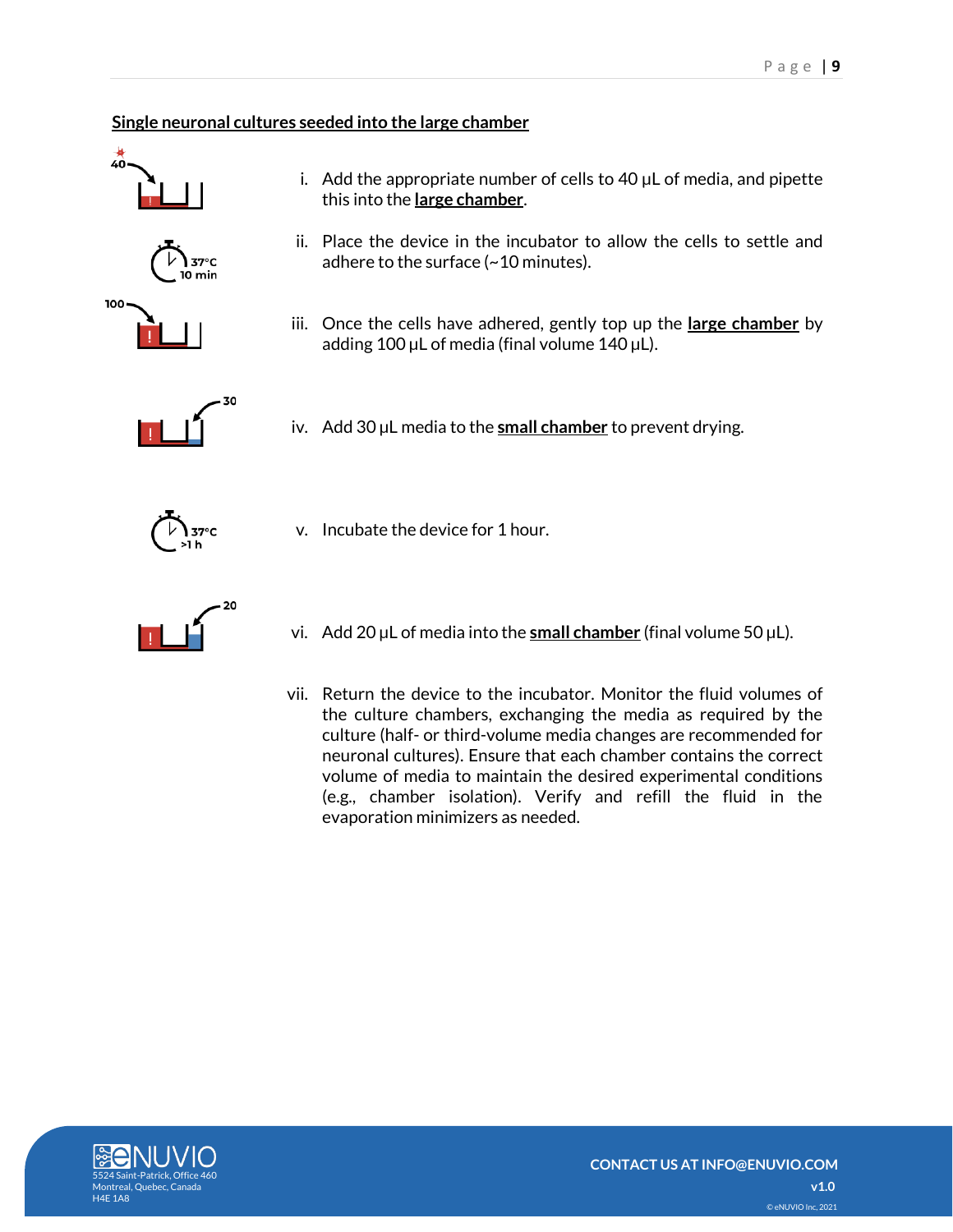## <span id="page-9-0"></span>**Establishing neuronal co-culture (seeding the large chamber first)**

culture.

Note: If two different cell types will be co-cultured, start by plating the neuronal culture (the culture destined for outgrowth).

adhere to the surface (~10 minutes).

adding 100  $\mu$ L of media (final volume 140  $\mu$ L).

iv. Add 50 µL media to the **small chamber** to prevent drying.



i. Add the appropriate number of cells to  $40 \mu$ L of media, and pipette this into the **large chamber**.

ii. Place the device in the incubator to allow the cells to land and

iii. Once the cells have adhered, gently top up the **large chamber** by

v. Incubate the device for at least 1 hour before seeding the second









vii. Add the appropriate number of cells to 40 µL of media, and pipette this into the **small chamber**.

vi. When ready to seed the second culture (this could be days later if required), first remove all media from the **small chamber**.

- 
- 
- viii. Place the device in the incubator to allow the cells to settle and adhere to the surface (~10 minutes).
- ix. Gently add 40 µL of media (80 µL total volume) to top up the **small chamber** and return the device to the incubator. **The volume of media in each chamber should be adjusted according to the desired experimental conditions (e.g., chamber isolation).**
- x. Monitor the fluid volumes of the culture chambers, exchanging the media as required by the culture. Ensure that each chamber contains the correct volume of media to maintain the desired experimental conditions (e.g., chamber isolation). Verify and refill the fluid in the evaporation minimizers as needed.

### <span id="page-9-1"></span>**Single neuronal culture seeded into the small chamber**

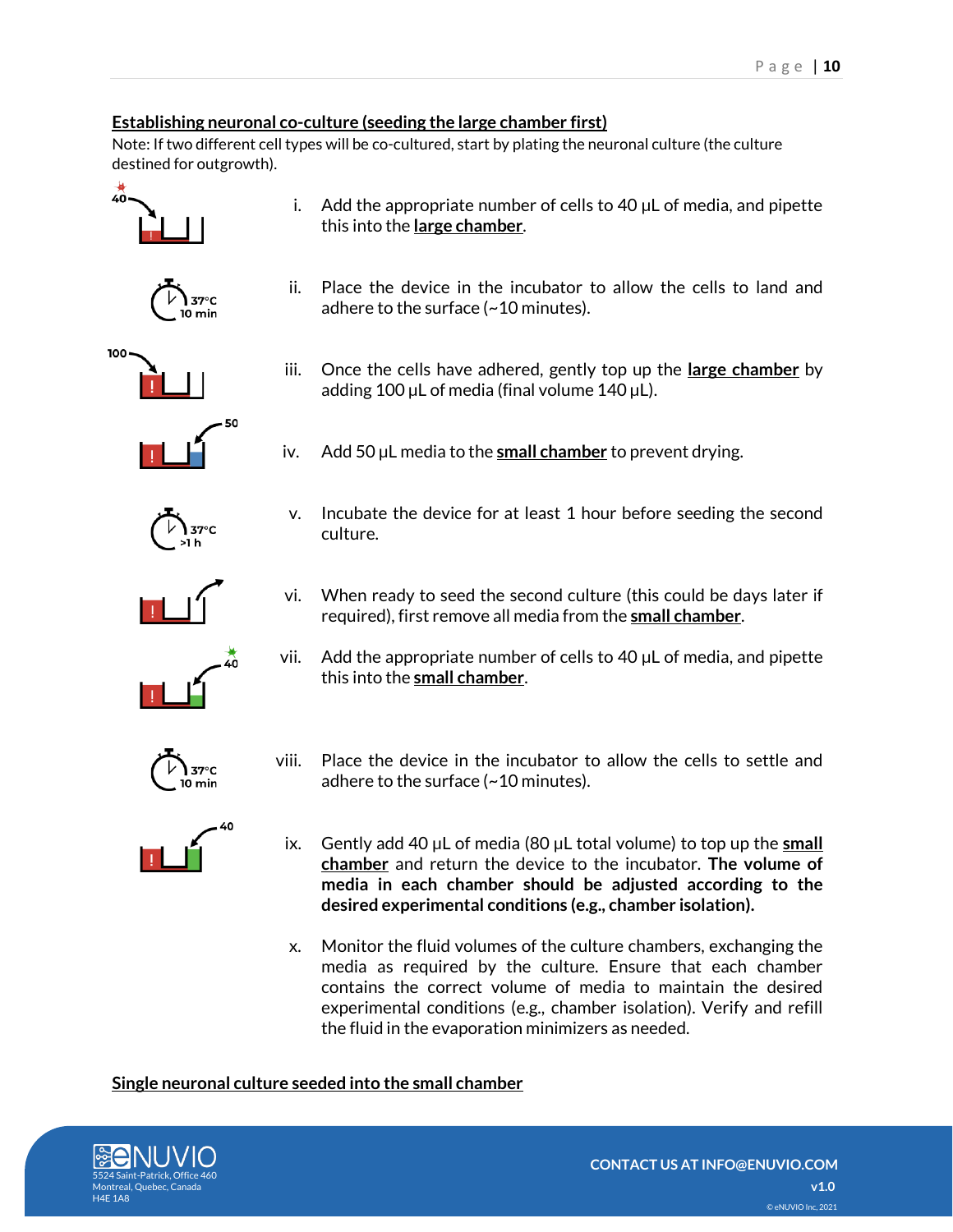



- i. Add the appropriate number of cells to 40 µL of media, and pipette this into the **small chamber**.
- ii. Place the device in the incubator to allow the cells to settle and adhere to the surface (~10 minutes).
- iii. Once the cells have adhered, gently top up the **small chamber** by adding 40  $\mu$ L of media (final volume 80  $\mu$ L).
- iv. Add 40 µL to the **large chamber** to prevent drying.
- v. Incubate the device for 1 hour.
- vi. Add 60 µL of media to the **large chamber** (final volume 100 µL).
- vii. Return the device to the incubator. Monitor the fluid volumes of the culture chambers, exchanging the media as required by the culture (half- or third-volume media changes are recommended for neuronal cultures). Ensure that each chamber contains the correct volume of media to maintain the desired experimental conditions (e.g., chamber isolation). Verify and refill the fluid in the evaporation minimizers as needed.

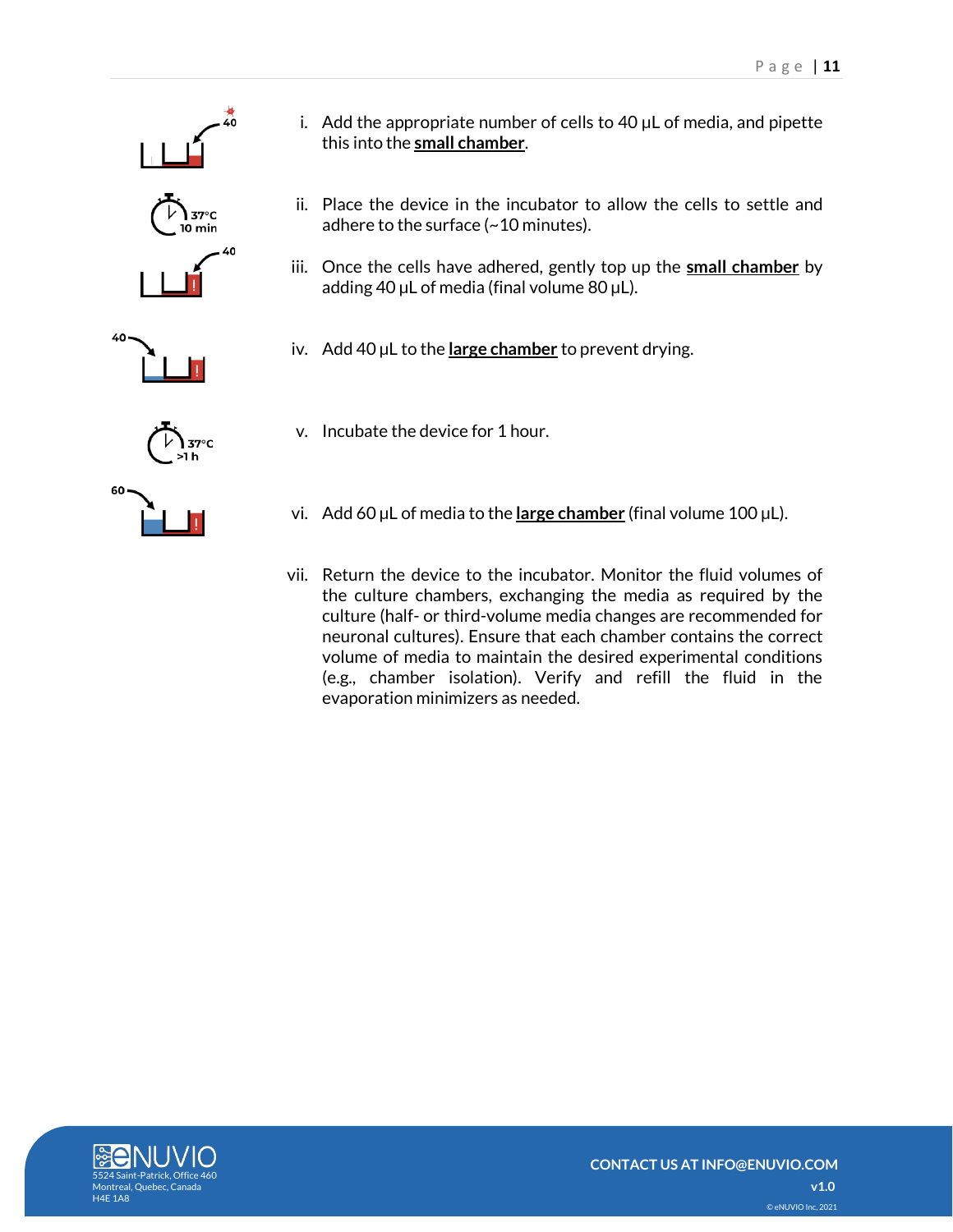### <span id="page-11-0"></span>**Establishing neuronal co-culture (seeding the small chamber first)**

Note: If two different cell types will be co-cultured, start by plating the neuronal culture (the culture destined for outgrowth).



i. Add the appropriate number of cells to  $40 \mu L$  of media, and pipette this into the **small chamber**.



ii. Place the device in the incubator to allow the cells to land and adhere to the surface (~10 minutes)

iii. Once the cells have adhered, gently top up the **small chamber** by

iv. Add 40 µL of media to the **large chamber** to prevent drying.

adding 40 µL of media (final volume 80 µL).





 $37^{\circ}$ C

- v. Incubate the device for at least 1 hour before seeding the second culture.
- vi. When ready to seed the second culture (this could be days later if required), first remove all media from the **large chamber.**
- vii. Add the appropriate number of cells to 40 µL of media, and pipette this into the **large chamber**.
- viii. Place the device in the incubator to allow the cells to settle and adhere to the surface (~10 minutes).
	- ix. Gently add 80 µL of media (120 µL total volume) to top up the **large chamber** and return the device to the incubator. **The volume of media in each chamber should be adjusted according to the desired experimental conditions (e.g., chamber isolation).**
	- x. Monitor the fluid volumes of the culture chambers, exchanging the media as required by the culture. Ensure that each chamber contains the correct volume of media to maintain the desired experimental conditions (e.g., chamber isolation). Verify and refill the fluid in the evaporation minimizers as needed.

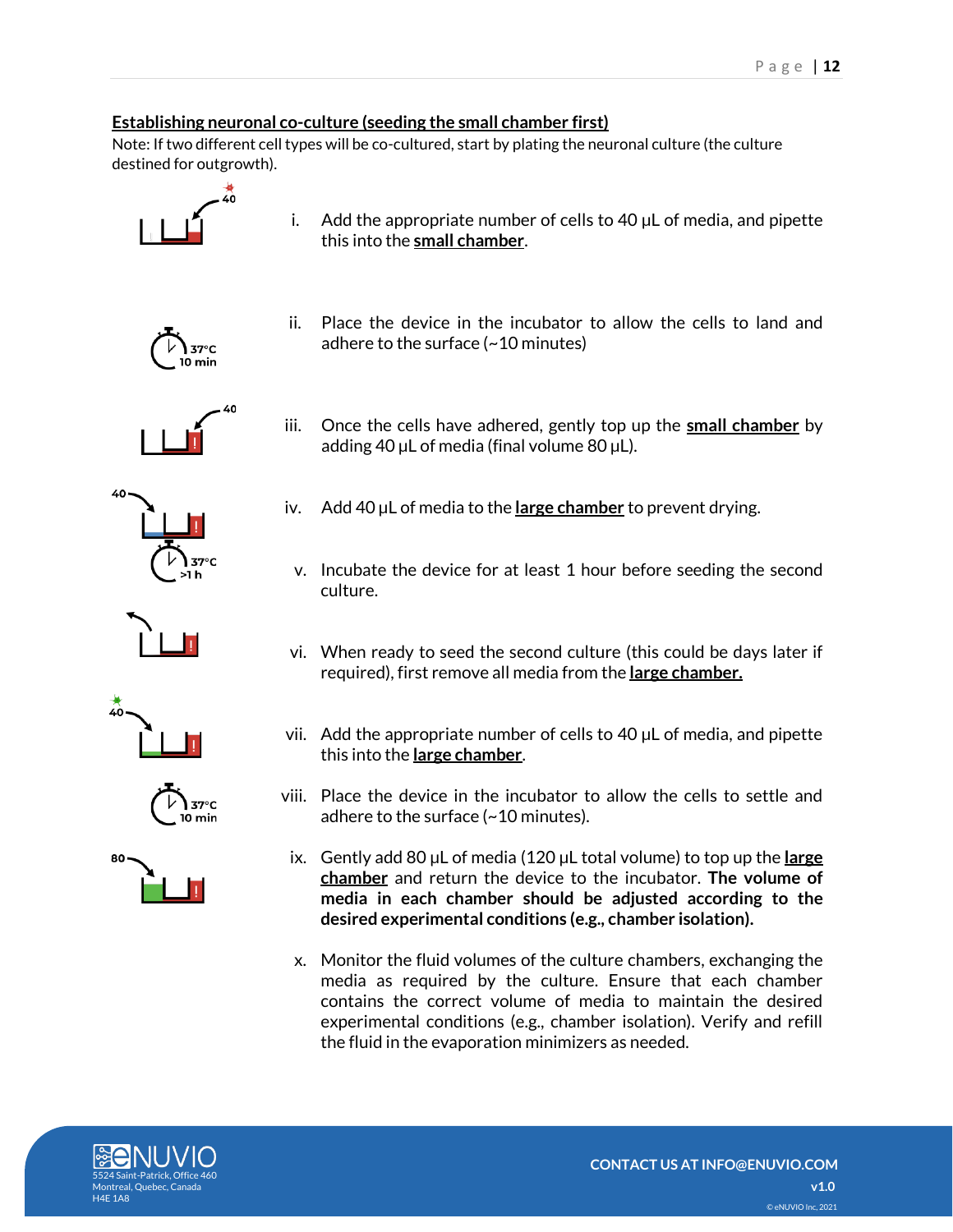# <span id="page-12-0"></span>**Protocol – Fixation and Immunohistochemistry**

The following protocol is designed to fix and immunolabel culture within the chambers **including** processes located within the adjoining microchannels. Microchannel labelling is achieved by simply employing asymmetrical volume loading, in the same way that it may have been used for chamber isolation. Maximizing the fluid level difference between adjacent chambers will increase microchannel fluid flow and will in turn maximize the immunolabelling of epitopes contained **within the microchannels**. In cases where immunolabeling within the microchannels is not required or desired, there is no need to use asymmetrical volume loading.

<span id="page-12-1"></span>Fixation (if large chamber is isolated)



1) Remove all solution from both chambers. Ensure chamber isolation (flow directionality) is maintained by removing solution from the **non-isolated chamber** (the chamber with the lower fluid level; in this case the **small chamber**) before removing solution from the **isolated large chamber**.



2) Carefully add 160 µL of fixative (e.g. 4% formaldehyde in PBS) to the **large chamber** (isolated). Note that this volume of solution may overfill the chamber and slightly "balloon out" of the top of the respective chamber.



3) Add 40 µL of fixative to the **small chamber**.



4) Incubate the device at room temperature for 20 minutes.



5) Remove fixative from both chambers. As in **Step 1**, begin by removing the solution from the **small chamber** first.



6) Wash the chambers by repeating **Steps 1 - 4** with **PBS**, observing the order in which chambers are emptied and refilled to maintain chamber isolation.



7) Repeat **Step 6** twice more, so that all chambers have been washed a total of three times.

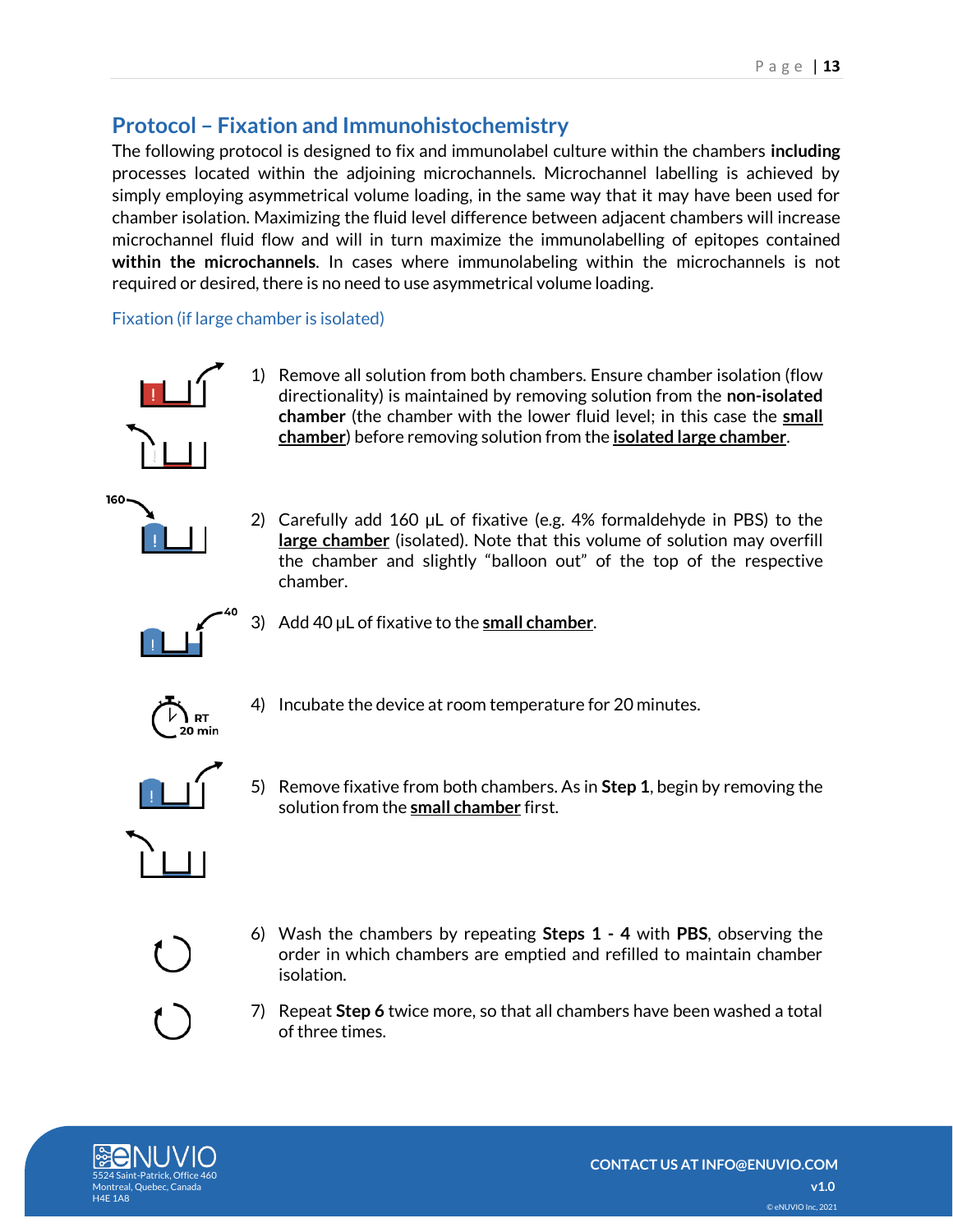## <span id="page-13-0"></span>Fixation (if small chamber is isolated)



**1)** Remove all solution from both chambers. Ensure chamber isolation (flow directionality) is maintained by removing solution from the **non-isolated chamber** (the chamber with the lower fluid level; in this case the **large chamber**) before removing solution from the **isolated small chamber.**



2) Carefully add 85 µL of fixative (e.g. 4% formaldehyde in PBS) to the **small chamber** (isolated). Note that this volume of solution may overfill the chamber and slightly "balloon out" of the top of the respective chamber.



3) Add 40 µL of fixative to the **large chamber**.



4) Incubate the device at room temperature for 20 minutes.



5) Remove fixative from both chambers. As in **Step 1**, begin by removing the solution from the **large chamber** first.

- 
- 6) Wash the chambers by repeating **Steps 1 - 4** with **PBS**, observing the order in which chambers are emptied and refilled to maintain chamber isolation.
- 7) Repeat **Step 6** twice more, so that all chambers have been washed a total of three times.

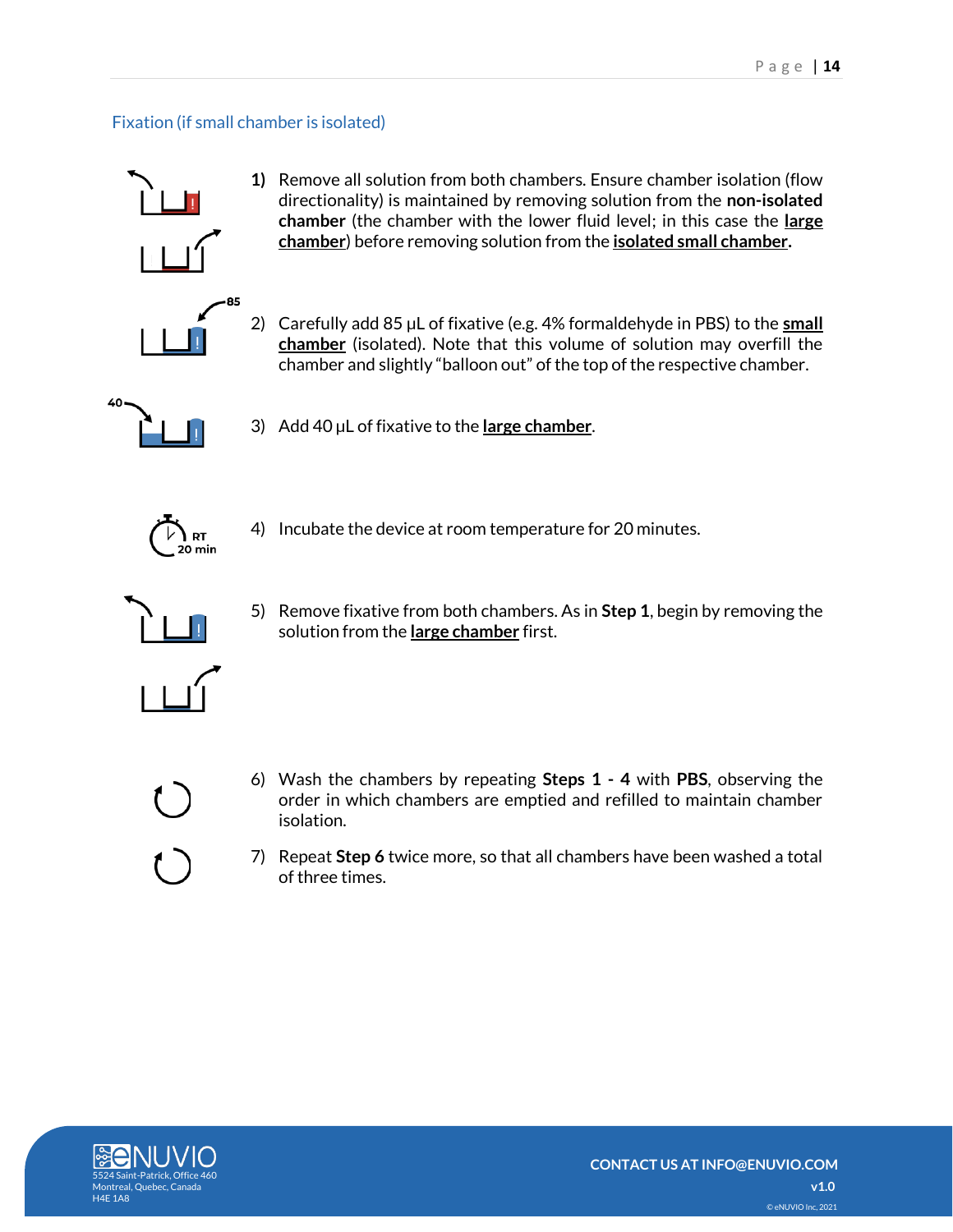<span id="page-14-1"></span><span id="page-14-0"></span>Immunohistochemistry **Blocking**

8) Remove all solution from both chambers (maintain isolation where necessary).





9) Repeat **Step 2 – 3** with **blocking solution** (e.g. 5 % normal serum, 0.2 % Triton X100, 0.05 % BSA), and incubate for at least 1 hour at room temperature (this can be also done overnight if desired).









10) Remove blocking solution from both chambers. As in **Step 1**, begin by removing the solution from the non-isolated chamber first.

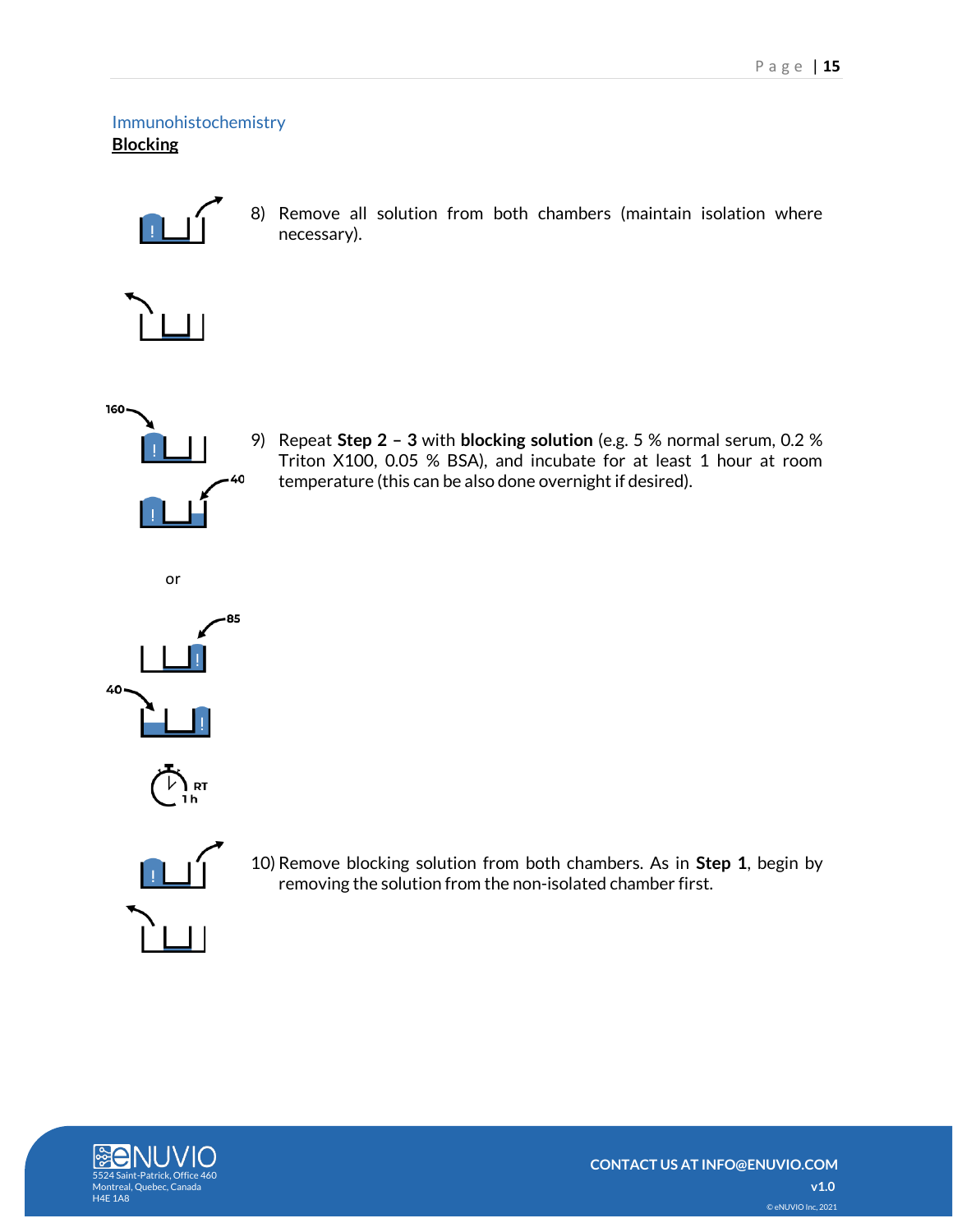## <span id="page-15-0"></span>**Primary Antibody**



14) Wash the chambers three times with PBS as described in **Steps 6 - 7.**

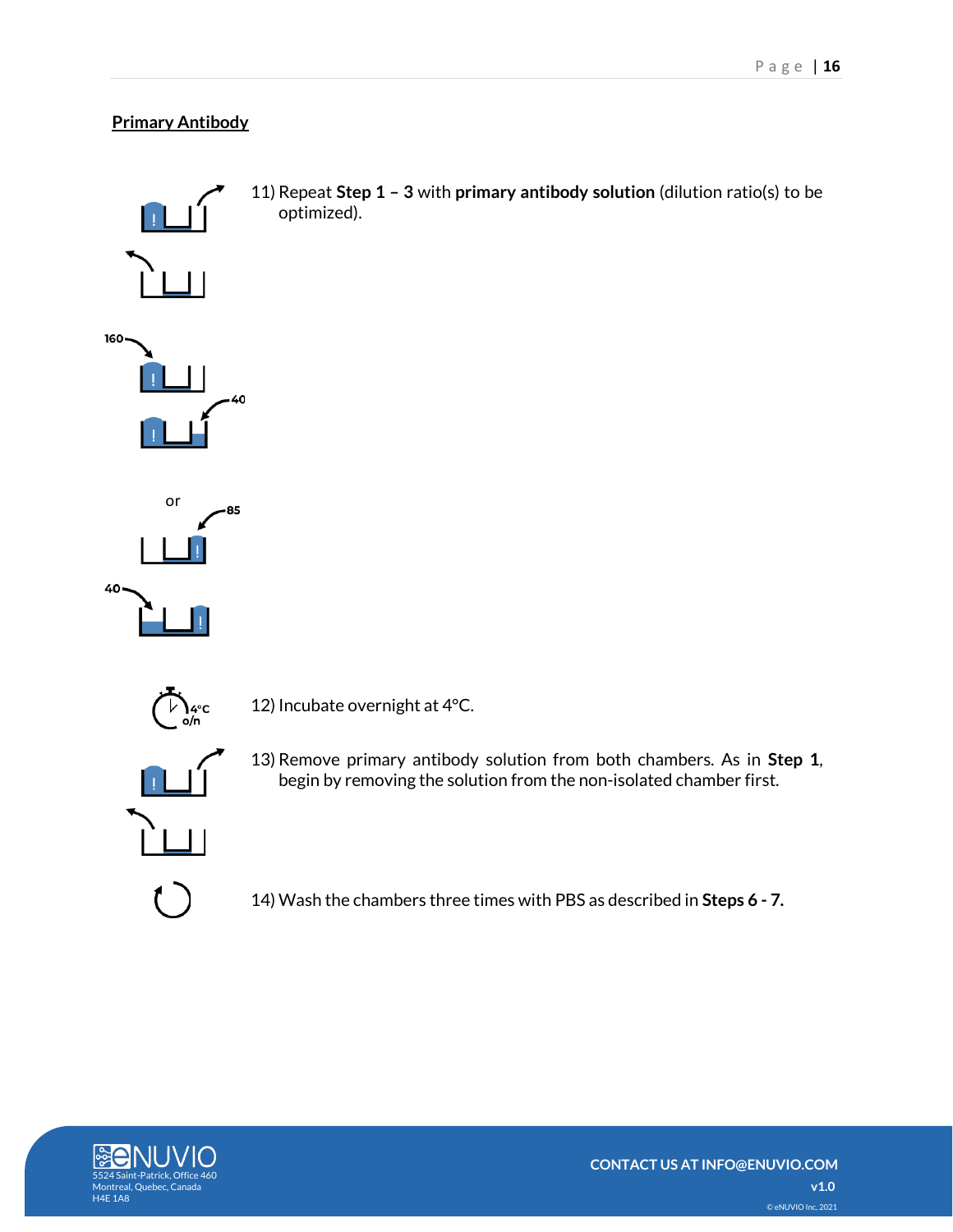## <span id="page-16-0"></span>**Secondary Antibody**

be optimized).



 $\sum_{\mathsf{2h}}$ RT

16) Incubate for 2 hours at room temperature.



17) Remove secondary antibody solution from both chambers. As in **Step 1**, begin by removing the solution from the non-isolated chamber first.

18) Wash the chambers three times with PBS as described in **Steps 6 - 7.**

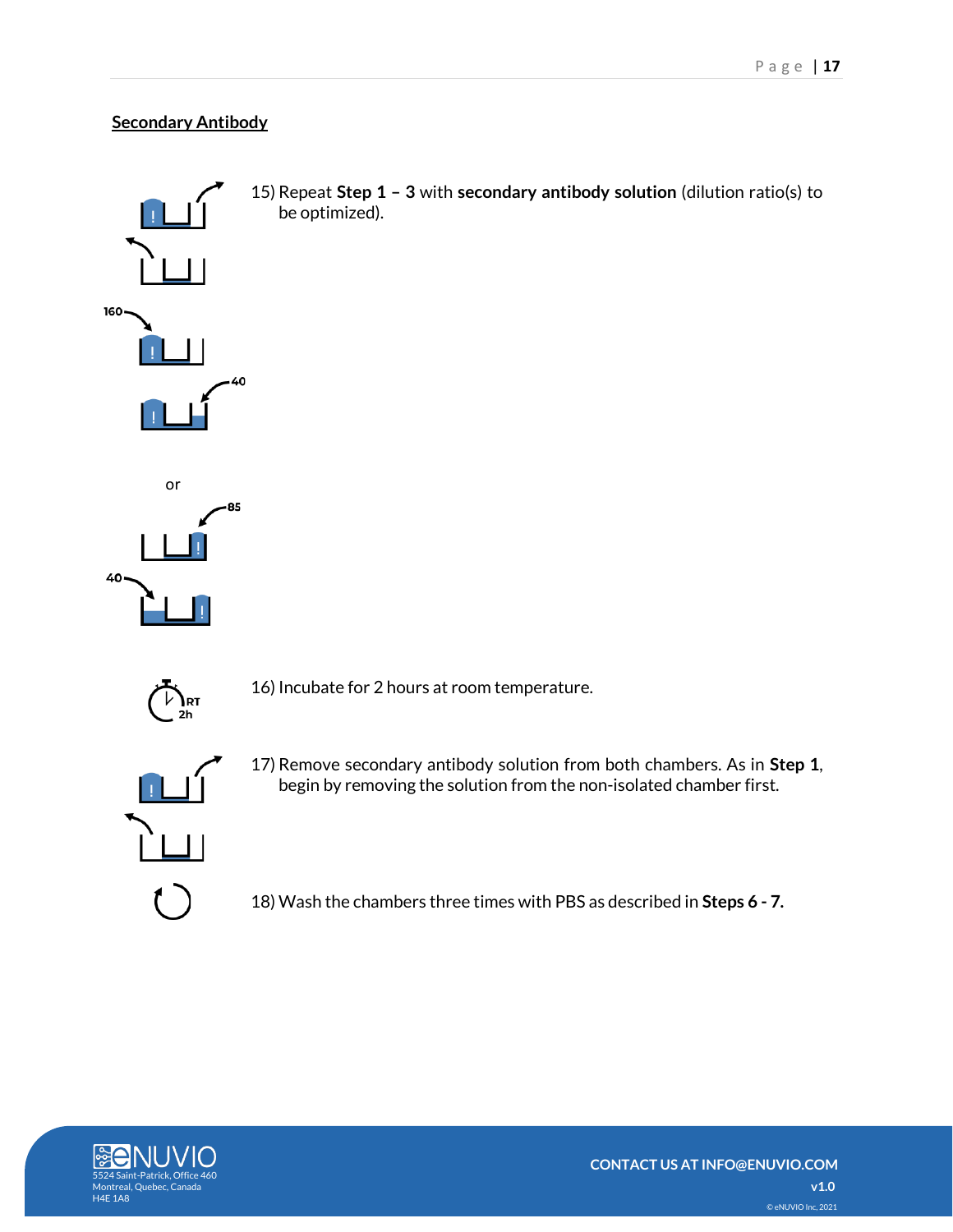## <span id="page-17-0"></span>**Nuclear Counterstaining**





20) Incubate for 5 minutes at room temperature.



21) Remove nuclear counterstain solution from both chambers. As in **Step 1**, begin by removing the solution from the non-isolated chamber first.

22) Add PBS solution to each chamber as described in **Steps 2 - 3.**

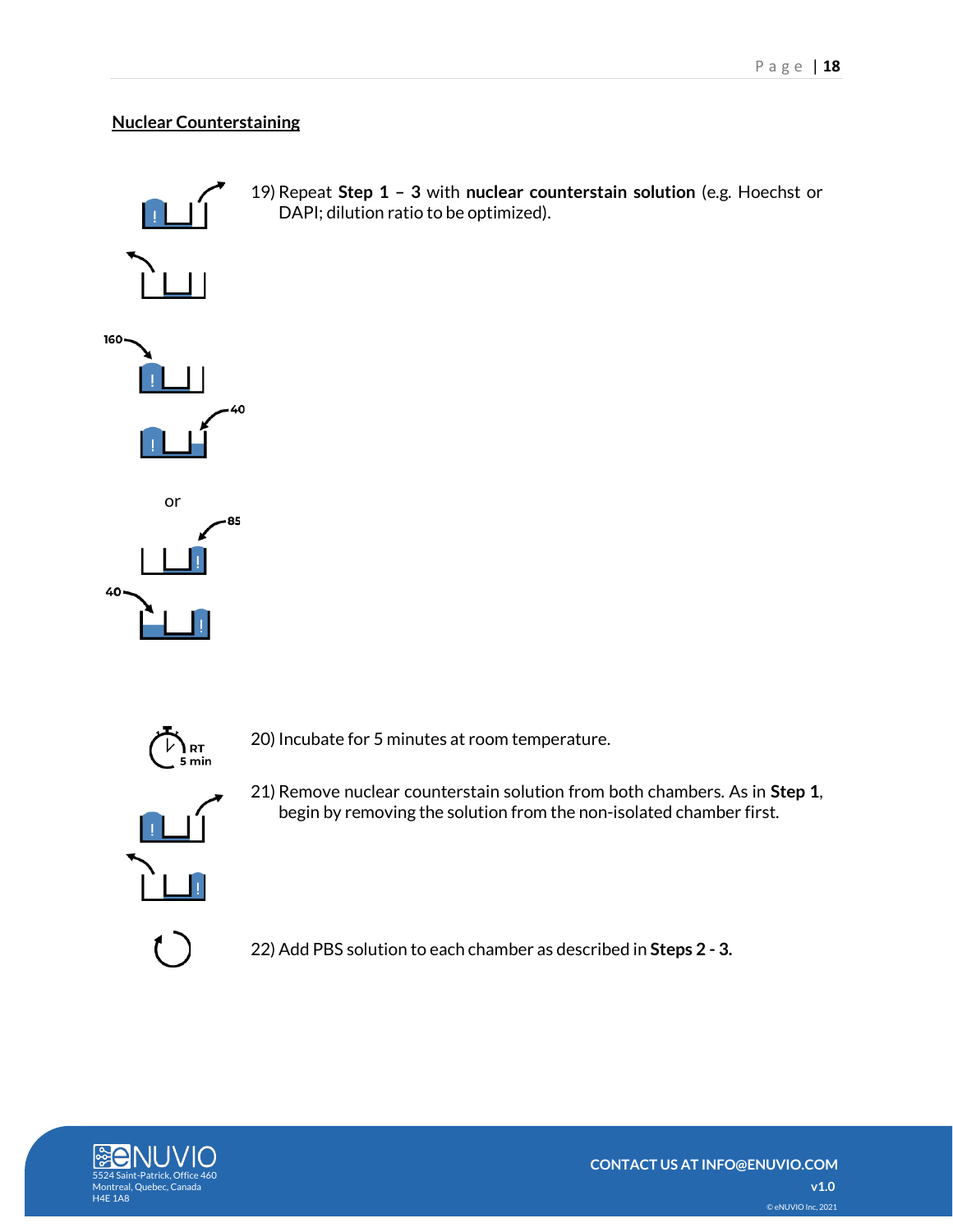## <span id="page-18-0"></span>**Protocol - Microscopy**

## <span id="page-18-1"></span>Slide-size Microscopy Adapter

This adapter is suitable for end-point imaging of OMEGA devices at low- and high-magnification imaging (5x – 100x). This low-profile adapter is compatible with oil immersion objectives since it provides adequate clearance for the relatively large size and shallow taper angles of many oil immersion objectives. The adapter properly stabilizes the OMEGA device on a level plane using magnets to "sandwich" the device between the magnetic top and the base. It has a 75 x 25 mm footprint which fits microscope stages which accommodate standard-sized glass slides. To use it, simply place the OMEGA device into the central opening of the base, then slide the magnetic top onto the alignment pins. Place the entire assembly into a universal standard glass slide accommodation commonly available on microscope stages.